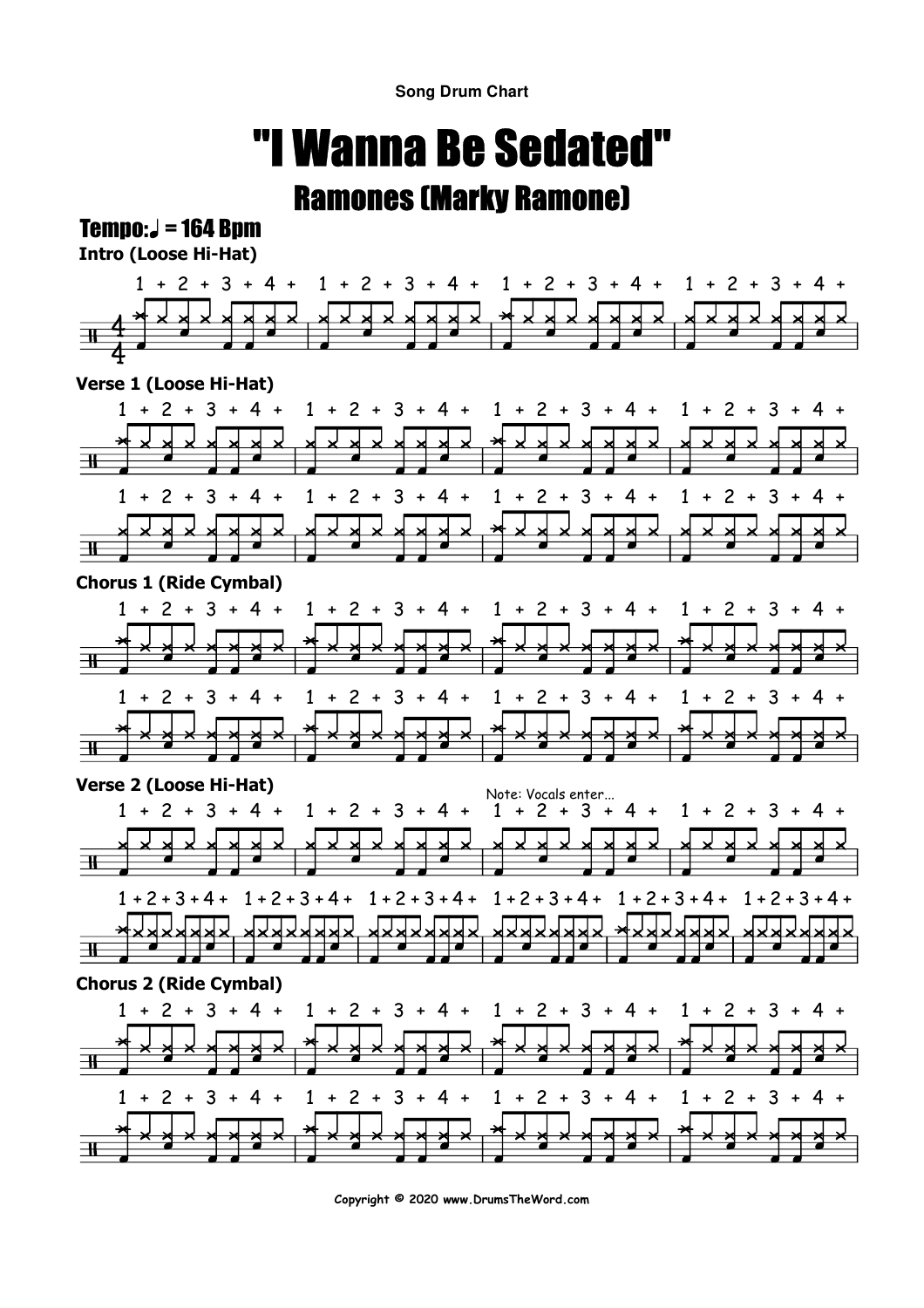## "I Wanna Be Sedated"Ramones (Marky Ramone)



**Copyright © 2020 www.DrumsTheWord.com**